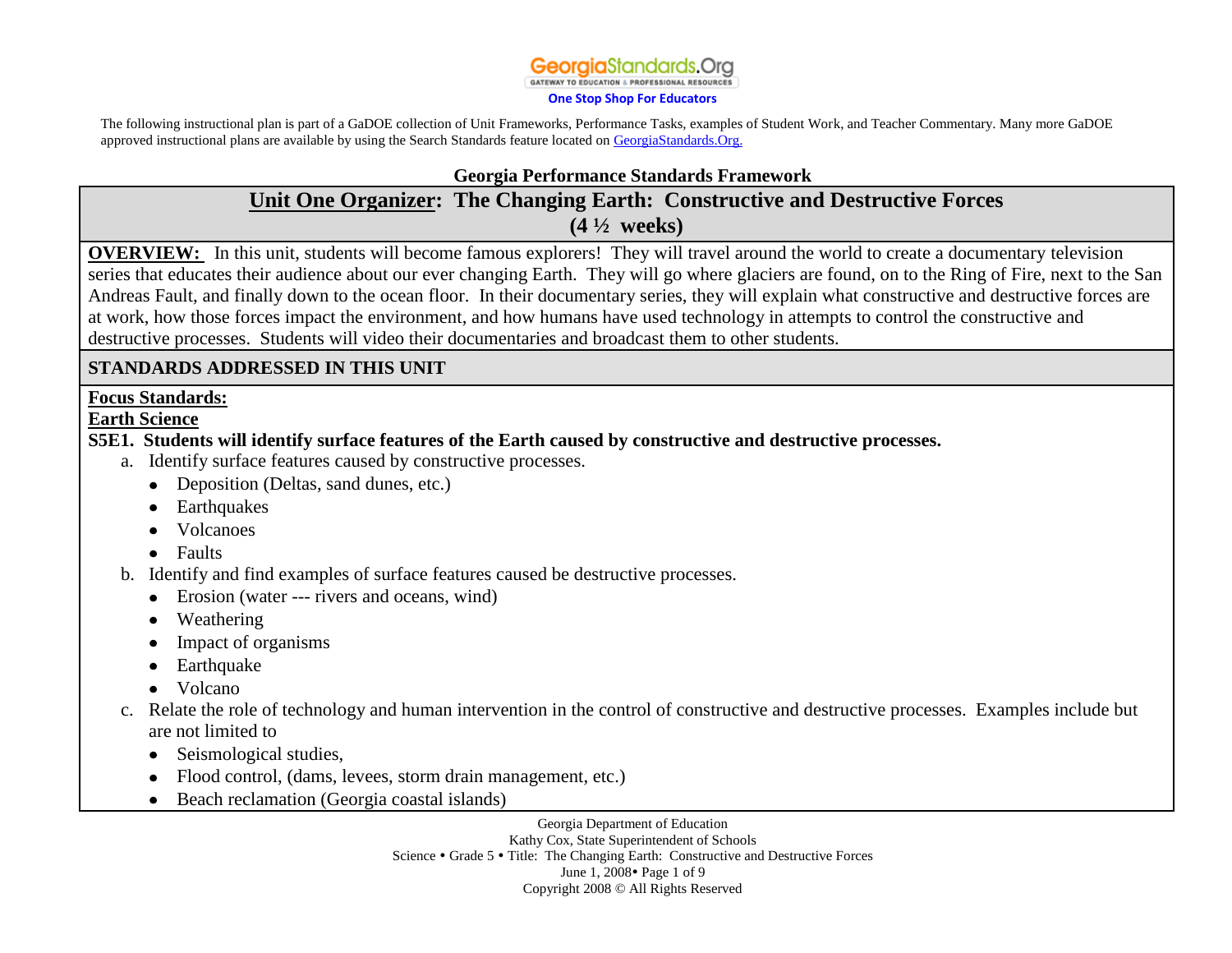#### **Georgia**Standards.Org **GATEWAY TO EDUCATION & PROFESSIONAL RESOURCES**

**One Stop Shop For Educators**

#### **STANDARDS ADDRESSED IN THIS UNIT**

# **Supporting Standards:**

## **Habits of the Mind**

S5CS4. Students will use ideas of system, model, change, and scale in exploring scientific and technological matters.

S5CS5. Students will communicate scientific ideas and activities clearly.

S5CS6. Students will question scientific claims and arguments effectively.

ELA5R1. The student demonstrates comprehension and shows evidence of a warranted and responsible explanation of a variety of literary and informational texts. The texts are of the quality and complexity illustrated by the Grade Five reading list.

d. Relates a literary work to information about its setting.

ELA5W1. The student produces writing that establishes an appropriate organizational structure, sets a context and engages the reader, maintains a coherent focus throughout, and signals a satisfying closure.

ELA5W3. The student uses research and technology to support writing.

ELA5LSV2. The student listens to and views various forms of text and media in order to gather and share information, persuade others, and express and understand ideas.

| <b>LITERATURE SELECTIONS</b> |                                  |                    |                 |
|------------------------------|----------------------------------|--------------------|-----------------|
| Source of Recommendation     | Title                            | Author             | <b>ISBN</b>     |
| <b>NSTA</b>                  | Erosion                          | Sherie Winner      | 1-57505-223-7   |
| <b>NSTA</b>                  | Forces of Nature: The Awesome    | Catherine O'Neill  | $0-7922-6328-6$ |
|                              | Power of Volcanoes, Earthquakes, | Grace              |                 |
|                              | and Tornadoes                    |                    |                 |
| <b>NSTA</b>                  | Earthquakes                      | Sally M. Walker    | 0-87614-888-7   |
| <b>NSTA</b>                  | Jacques Cousteau                 | Leslie A. DuTemple | 0-8225-4979-4   |

# **ENDURING UNDERSTANDINGS**

- The Earth is constantly changing.
- The Earth's landforms were created through constructive processes, destructive processes, or a combination of both.
- Human interaction can harness some of Earth's natural processes, even if only temporarily.

Georgia Department of Education Kathy Cox, State Superintendent of Schools Science • Grade 5 • Title: The Changing Earth: Constructive and Destructive Forces June 1, 2008 • Page 2 of 9 Copyright 2008 © All Rights Reserved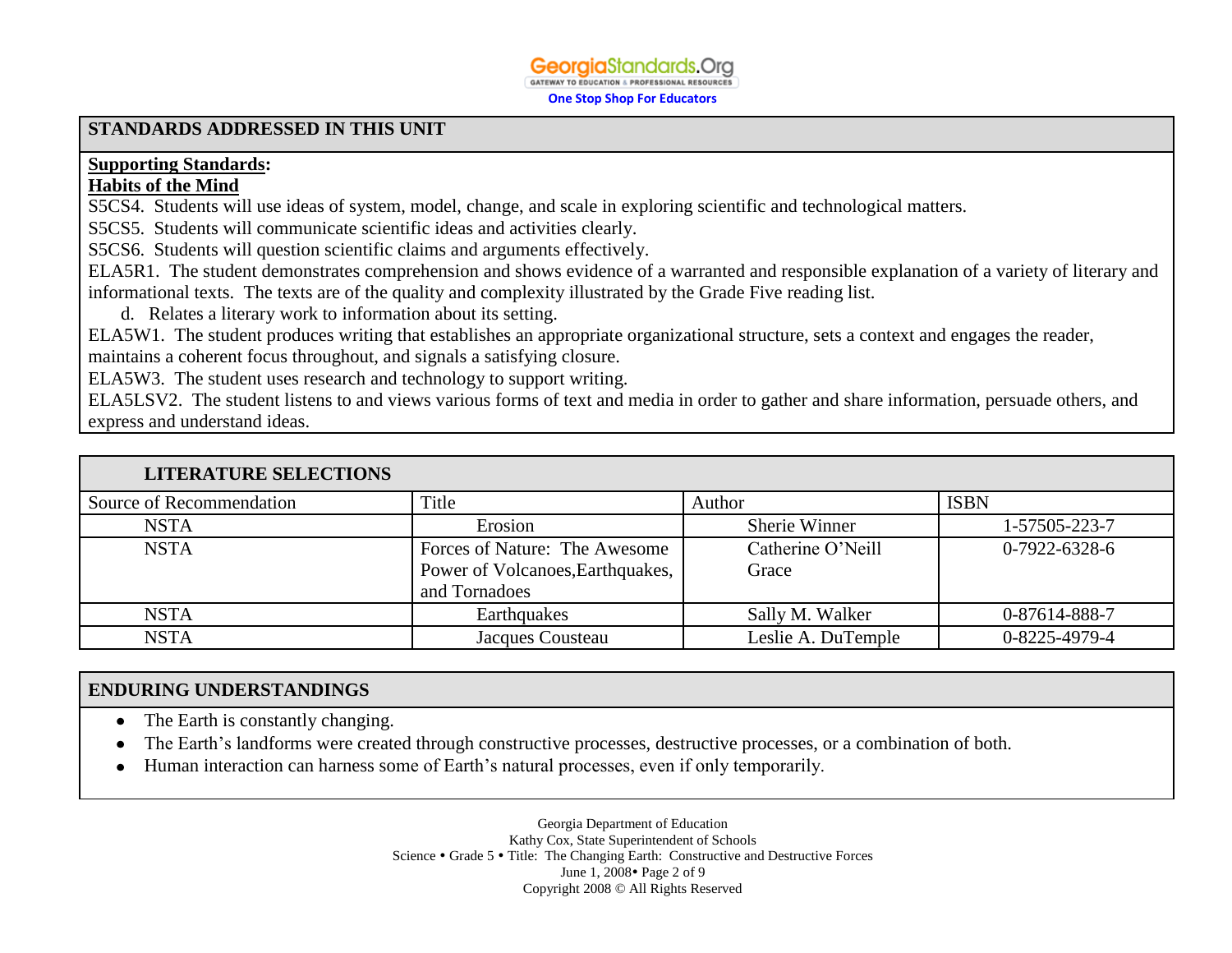**Georgia**Standards.Org GATEWAY TO EDUCATION & PROFESSIONAL RESOURCES

**One Stop Shop For Educators**

# **ESSENTIAL QUESTIONS:**

- How can a force of nature that is so far away possibly affect me in Georgia?
- How can a force be both destructive and constructive at the same time?
- What causes earthquakes to occur?  $\bullet$
- If we could use a wet vac to get all of the water out of the ocean, what would it look like?

| <b>MISCONCEPTIONS</b>                                                           | <b>PROPER CONCEPTIONS</b>                                                                                                                                   |  |  |
|---------------------------------------------------------------------------------|-------------------------------------------------------------------------------------------------------------------------------------------------------------|--|--|
| The Earth has always looked exactly the way it looks now and<br>it always will. | Earth started with one supercontinent, Pangaea. Through<br>$\bullet$<br>plate tectonics the land has moved to where it is now, and it<br>continues to move. |  |  |
| Glaciers are huge sheets of ice that are permanent.                             | Glaciers are constantly moving and melting.                                                                                                                 |  |  |
| Volcanoes are found only in Hawaii.                                             | Volcanoes are found in many places around the world, but<br>most are concentrated in the Pacific area known as The Ring<br>of Fire.                         |  |  |
| Earthquakes only happen in California.                                          | Earthquakes can happen anywhere two plates are next to each<br>other.                                                                                       |  |  |
| The ocean floor is completely flat.                                             | The ocean floor has features such as mountains, and valleys<br>just like we see on land.                                                                    |  |  |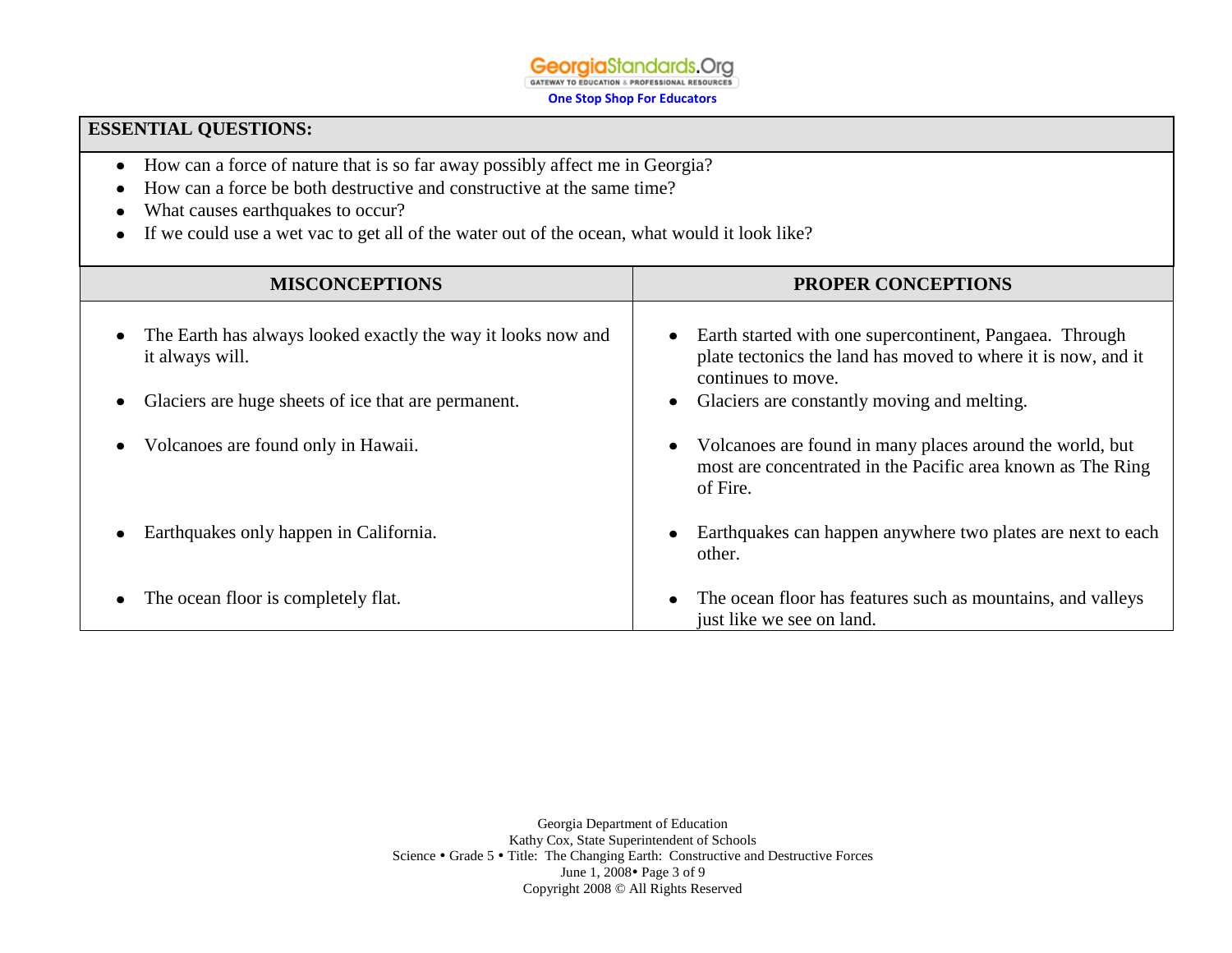**One Stop Shop For Educators**

| <b>KNOW AND DO</b>                                                                                          | <b>LANGUAGE</b>                              | <b>EVIDENCE OF LEARNING</b>                          |
|-------------------------------------------------------------------------------------------------------------|----------------------------------------------|------------------------------------------------------|
| Identify and find surface features                                                                          | Deposition, Earthquakes,                     |                                                      |
| caused by constructive and                                                                                  | Volcanoes, Faults, Erosion,                  | <b>Glacier Model Task</b>                            |
| destructive forces.                                                                                         | Weathering                                   |                                                      |
| Volcanoes can create new land<br>masses while destroying a<br>volcanic mountain or the<br>surrounding area. | Volcanoes, eruption, lava, Ring<br>of Fire   | Volcano model task and journal<br>entries            |
| Demonstrate that the surface the<br>Earth can change when plates<br>move causing an earthquake.             | Earthquake, Plates,<br>Seismological Studies | Earth's plates task, observations<br>and discussions |
|                                                                                                             |                                              |                                                      |

Georgia Department of Education Kathy Cox, State Superintendent of Schools Science • Grade 5 • Title: The Changing Earth: Constructive and Destructive Forces June 1, 2008 • Page 4 of 9 Copyright 2008 © All Rights Reserved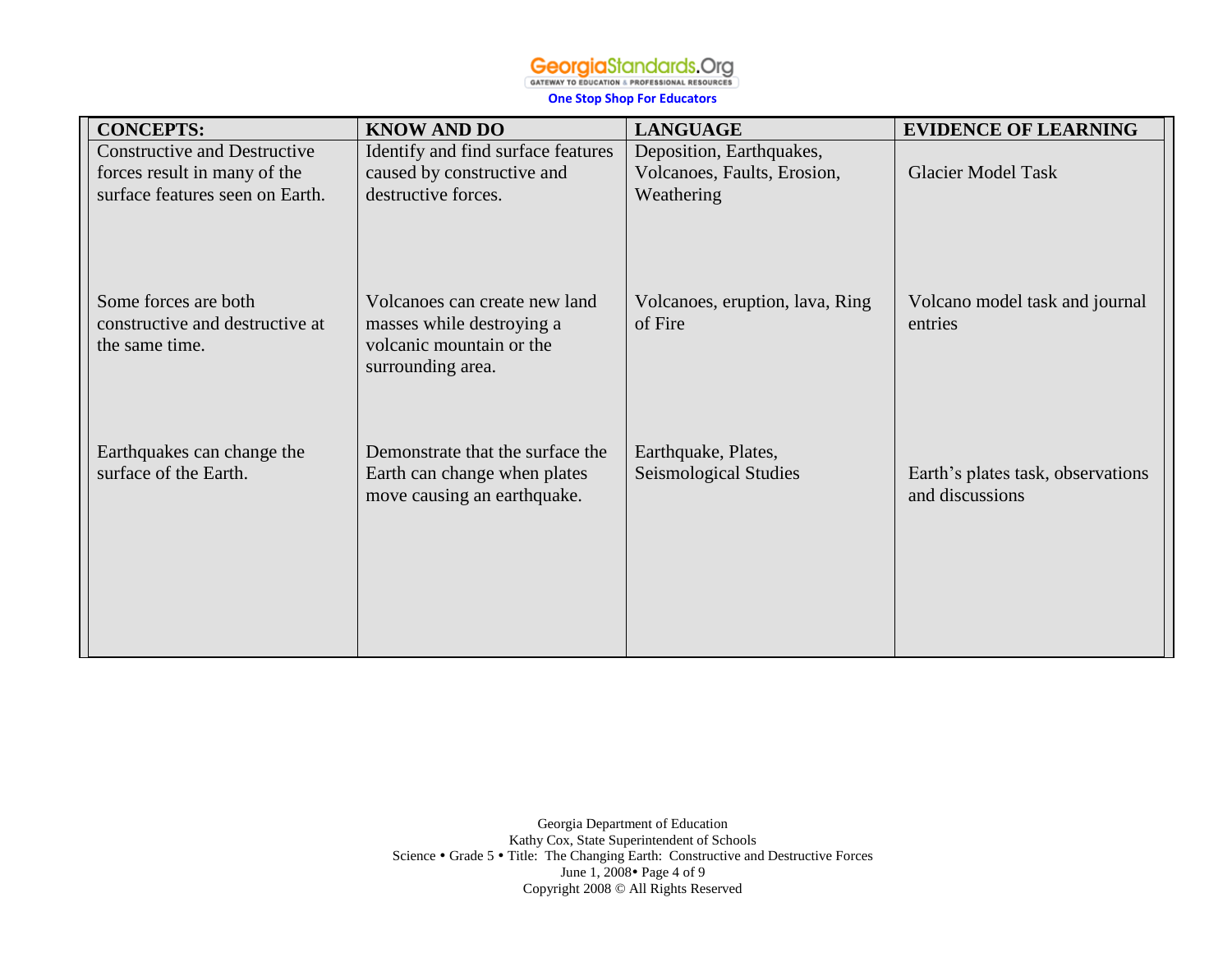**GATEWAY TO EDUCATION & PROFESSIONAL RESOURCES One Stop Shop For Educators**

#### **GRASP**

**Culminating Activity:** GRASPS activity

# **GRASPS**

Goal: You as a famous explorer have been commissioned by the National Geographic Channel to produce a documentary series titled, Our Ever Changing Earth.

**Role:** Yourself as a famous explorer.

**Audience:** National Geographic Channel viewers.

**Scenario:** You travel around the world to educate your viewers about the Earth and how it is always changing through plate tectonics, constructive and destructive processes, and how things are impacted by these changes. First stop: Iceland. This part of the series will focus on glaciers; how they came to be, and what happens when they move and melt. Part two of the series will take us to The Ring of Fire! You will explain how volcanoes start to form and what happens when they continue to erupt. Next stop: Somewhere along the San Andreas fault. Teach your viewers exactly what causes an earthquake, and what scientists do to measure the sizes of earthquakes. Your final destination will be to the ocean. You will show and describe to your viewers what the ocean floor looks like, and how tides, waves, and currents affect the land.

**Product:** A documentary series titled, Our Ever Changing Earth.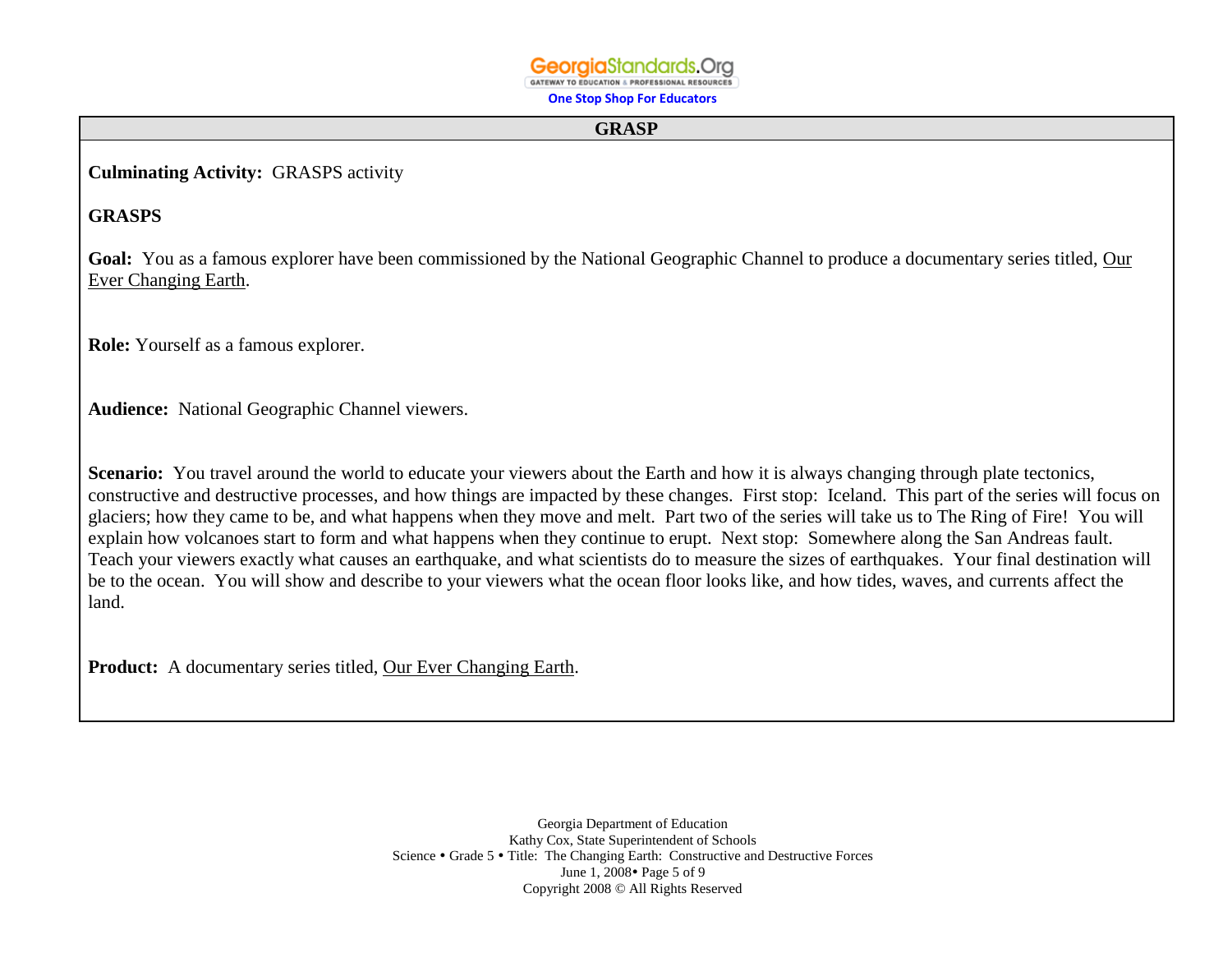# **Georaia**Standards.Ora

GATEWAY TO EDUCATION & PROFESSIONAL RESOURCES

**One Stop Shop For Educators**

#### **TASK**

Lesson Title: Slip Slidin' Away!

Essential Question: How can a force of nature that is so far away possibly affect me in Georgia?

Teacher Instructions: After reading Erosion, the students will make models of glaciers to see for themselves how glaciers can shape Earth's surface. Students will line the bottom of an aluminum pie pan with gravel to represent Earth's crust. They will fill the pie pan with water and put it in the freezer. Once the model of the glacier is frozen, students will carefully remove it from the pie dish and place it on a piece of poster board to which the students have affixed small pieces of gravel and sticks to represent trees. The students will them apply pressure to the model of the glacier so that it begins to slide. They will notice that the mass of the glacier when paired with its movement, causes the ground underneath it to tear up and trees to fall. Students should place a second model of a glacier on a flat piece of poster board that is being supported on both ends, but not in the middle and just leave it. Place an empty pie dish under the center of the poster that is not being supported to catch water. Once the model of the glacier melts, they will notice that there is a hole in the poster where the glacier was, and the water is in the pie dish. This will show how glacial lakes are formed. This activity works best outside on a warm, sunny day so that students quickly reach the understanding that outside weather conditions greatly impact glaciers.

### Assessment: activity sheet

Enrichment/Extension/Homework: Global warming and the melting of the polar ice cap is a worldwide concern. Write a letter to one of our senators/representatives at the national level with a proposal as to what may be done to harness some of the destructive processes that are caused by this phenomenon.

#### **TASK**

Lesson Title: Lava, Lava, Everywhere!

Essential Question: How can a force be both destructive and constructive at the same time?

Teacher Instructions: Read the section of the book, Forces of Nature: The Awesome Power of Volcanoes, Earthquakes, and Tornadoes that focuses on volcanoes. After viewing the photographs taken of the Montserrat eruption, and reading about what caused this event, lead a group discussion about how volcanic eruptions impact and affect Earth and the people who are immediately affected by these eruptions. Students will be able to understand how a volcanic eruption is a destructive force, but ask them if can think of how it might be constructive as well. Lead a discussion about the formation of the Hawaiian Islands. Have students research the newest island of the Hawaiian Islands that is forming presently. Once students have an understanding of volcanoes and how they erupt, have them make a model of a volcano in a box lid. Students will use play sand, sterilized soil, and water to form a "mountain" around a tall plastic cup. Students will measure the height of their volcano as well as the circumference around the base of the volcano and record their measurements on their activity sheet. Inside the cup, have students mix a half box of baking soda, a tablespoon of dishwashing liquid, and about 10-12 drops of red food dye. Pour enough vinegar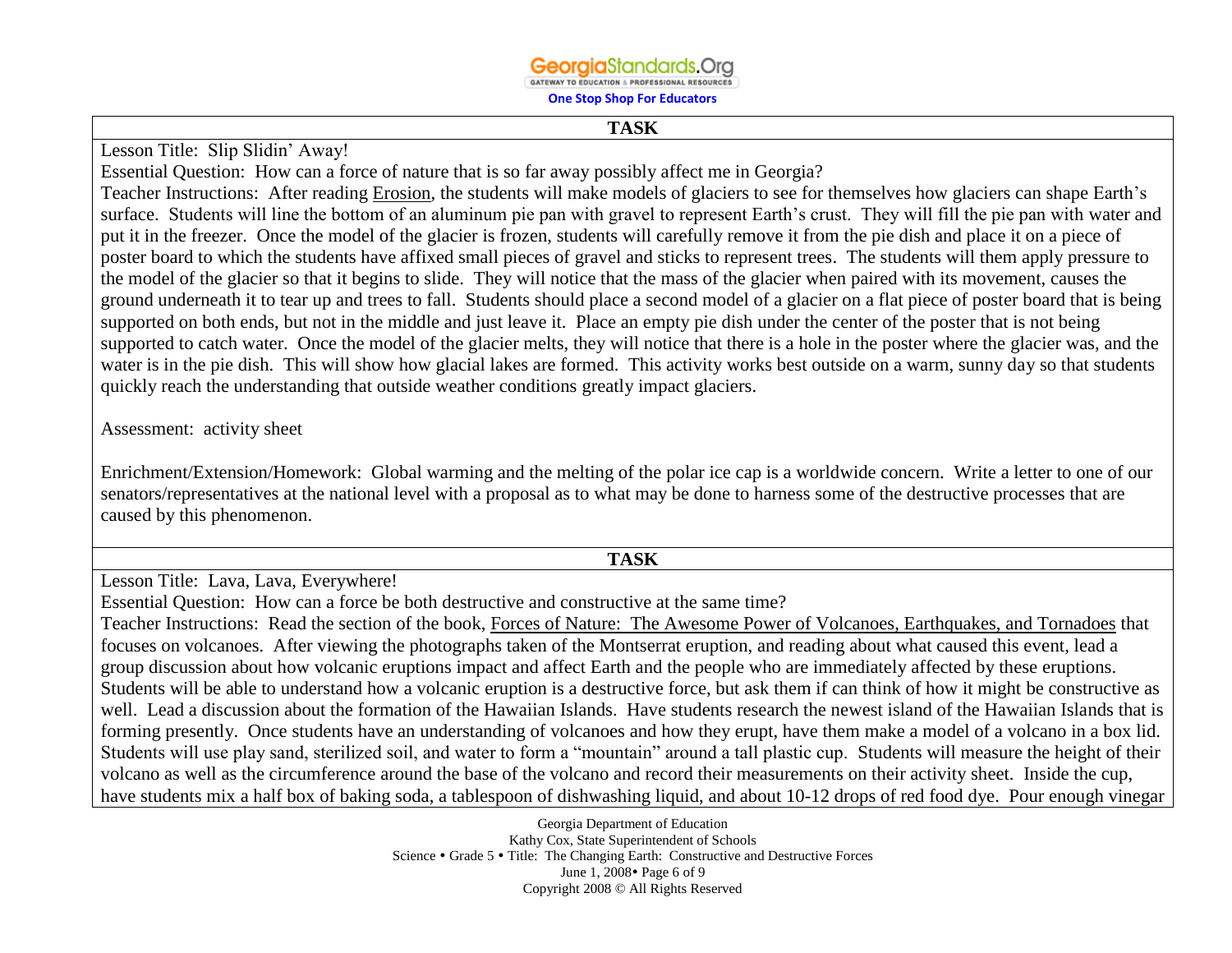(try one or two measuring cups) into the cup to watch the "lava" run down the mountain! Have students record their observations. Allow the "lava" to dry over night. The next day, have the students measure and record the height and circumference of their volcanoes and record their measurements on their activity sheet. Have them note any differences between the measurements they took yesterday. Have them erupt their volcanoes and follow the same procedures for the next couple of days. Students will be able to see how constant eruptions of a volcano change the way the mountain looks as well as the land surrounding it.

Assessment: Students will keep a log/journal with written descriptions and measurements of changes in their volcanic model.

Enrichment/Extension/Homework: Students may write the following RAFT:

**R**ole: Some of the more widely recognized Hawaiian Islands such as Maui, Honolulu, the big island Hawaii, etc.

**A**udience: Loihi, the newest Hawaiian island that is presently forming

**F**ormat: a friendly letter

**T**opic: Some advice for you, our newest sibling!

**TASK**

Lesson Title: Shake, Rattle & Roll!

Essential Question: What causes earthquakes to occur?

Teacher Instructions: Teacher will divide the students into three groups for a jigsaw activity. Using the book, Earthquakes, by Sally M. Walker from the *Earth Watch* series, each group will research a different aspect of earthquakes and report their findings to the class. Group One will report on key terms in earthquake science. Group Two will report on basic concepts and causes of earthquakes, and Group Three will report on how scientists predict earthquakes as well as measure their intensity. Once all groups have reported, they can put their findings into action by making a model using cake!

Take two plain sheet cakes and allow students to decorate them with frosting and various candies so that they represent two of Earth's plates. Encourage students' creativity when decorating so that they not only make trees and buildings, but they specify the types of buildings they are constructing. (i.e. apartments, schools, shopping malls, power plants, water treatment facilities, etc.) Once decorated, have students slide the two cakes slowly past each other to create an "earthquake"! Allow students to discuss the results with each other. What happened to the Earth? What happened to the buildings? What would be a long range effect of this destruction? How does it affect the people living in the area? How does it affect plant and animal life?

> Georgia Department of Education Kathy Cox, State Superintendent of Schools Science • Grade 5 • Title: The Changing Earth: Constructive and Destructive Forces June 1, 2008 • Page 7 of 9 Copyright 2008 © All Rights Reserved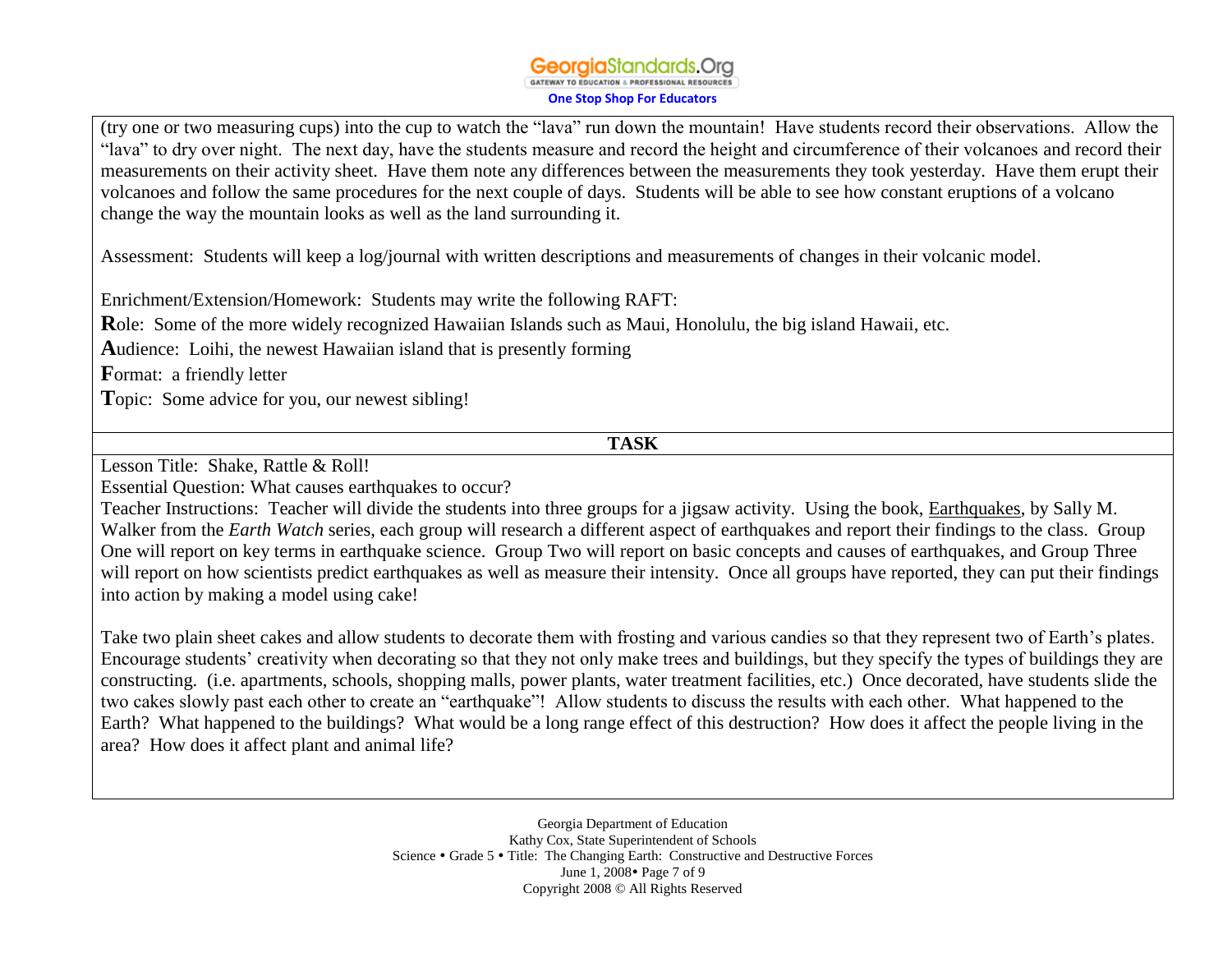#### **Georgia**Standards.Org GATEWAY TO EDUCATION & PROFESSIONAL RESOURCES **One Stop Shop For Educators**

Assessment: Have the students write the following RAFT after the cake activity and discussion.

**R**ole: Associated Press journalist

**A**udience: newspaper readers

**F**ormat: newspaper article

**T**opic: Earthquake Strikes: Causes Mass Destruction!

Enrichment/Extension/Homework: As an Enrichment/Extension activity, students may research The Great 1906 San Francisco Earthquake and create a presentation for their classmates.

**TASK**

Lesson Title: What I See Under the Sea!

Essential Question: If we could use a wet vac to get all of the water out of the ocean, what would it look like?

Teacher Instructions: Students and/or teacher will read the biography, Jacques Cousteau by Leslie A. DuTemple about the life of the famous underwater explorer and pioneer underwater filmmaker. Students will conduct their own research about the ocean floor and what shapes it. Students will then take what they have learned to write the following RAFT where they are a remote controlled submersible that is reporting to the oceanographer what it sees.

Assessment: Each student will write the following RAFT.

**R**ole: A remote controlled underwater submersible

**A**udience: A famous underwater explorer who is controlling the submersible

**F**ormat: A dialogue

**T**opic: What I See Under the Sea!

RAFTs must include details about the following underwater features: continental shelf, continental slope, abyssal plain, mid-ocean ridge, trenches, volcanic islands, and seamounts. Students must also include a labeled diagram that they draw.

> Georgia Department of Education Kathy Cox, State Superintendent of Schools Science • Grade 5 • Title: The Changing Earth: Constructive and Destructive Forces June 1, 2008 • Page 8 of 9 Copyright 2008 © All Rights Reserved